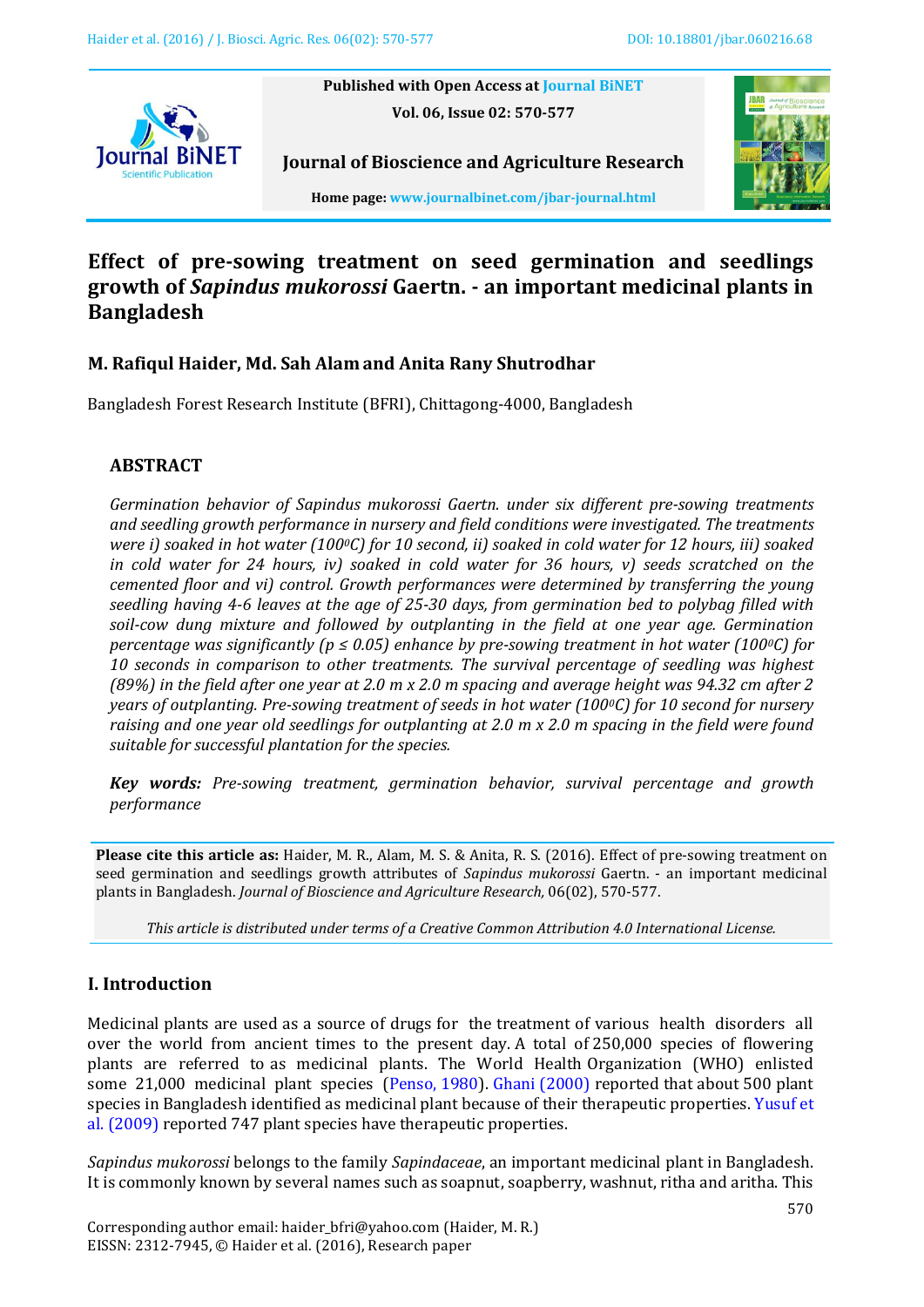is fairly large, deciduous tree with a straight trunk up to 12 meters in height with a globose crown and rather fine leathery foliage. Bark is dark to pale yellow, fairly smooth, with many vertical lines of lenticels and fine fissures exfoliating in irregular wood scales. The blaze is 0.8-1.3 cm, hard, not fibrous, pale orange brown, brittle and granular. Leaves are 30-50 cm long, alternate, per pinnate; common petiole very narrowly bordered, glabrous; leaflets 5-10 pairs, opposite or alternate, 5-18 by 2.5-5 cm, lanceolate, acuminate, entire, glabrous, often slightly falcate or oblique; petioles 2-5 m long. Inflorescence is a compound terminal panicle, 30 cm or more in length, with pubescent branches. Flowers are about 5 mm across, small, terminal, polygamous, greenish white, sub sessile, numerous, mostly bisexual, sepals 5, each with a woolly scale on either side above the claw. Fruits are globose, fleshy, 1-seeded drupe, sometimes two drupels together, about 1.8-2.5 cm across dry fruit [\(Chopra and Ghosh, 1946\)](#page-6-1).

*Sapindus mukorossi* is well known for its folk medicinal values [\(Sharma et al.,](#page-7-2) 2011). Pericarps of *S. mukorossi* have been traditionally used as an expectorant as well as a source of natural surfactant [\(Kasai et al.,](#page-6-2) 1986). Due to the presence of saponins, soapnut is well known for its detergent and insecticidal properties and it is traditionally used for removing lice from the scalp. The fruits are of considerable importance for their medicinal value for treating a number of diseases like excessive salivation, pimples, epilepsy, chlorosis, migranes, eczema and psoriasis [\(Kirtikar and Basu, 1991\)](#page-6-3). The powdered seeds are employed in the treatment of dental caries, arthritis, common colds, constipation and nausea [\(Dhar et al.,](#page-6-4) 1989). The seeds of *S. mukorossi* are used in Ayurvedic medicine to remove tan and freckles from the skin. It cleanses the skin of oily secretion and is even used as a cleanser for washing hair as it forms a rich, natural lather. The leaves are used in baths to relieve joint pain and the roots are used in the treatment of gout and rheumatism. The species *S. mukorossi* have become rare in Bangladesh due to habitat destruction and over exploitation. Thus, it is necessary to revamp the species in the country through plantation program.

For successful plantation program, proper nursery and plantation techniques and management systems of the species is pre-requisite. Owing to the hard covering of the seeds, their germination is slow, and therefore, direct sowing is not successful [\(Anon., 1972\)](#page-6-5). Poor seed germination of ritha seed is one of the prime causes hinders the cultivation of the plants and deferred nursery establishment. Seed treatments can influence seed germination rate and germination process [\(Azad](#page-6-6)  et al., [2006a;](#page-6-6) [Azad et](#page-6-6) al., 2011 and [Azad et al., 2012\)](#page-6-6). The effect of pre-sowing treatments on seed germination of some tropical forest tree species has been reported by a number of authors [\(Ahamed et al., 1983;](#page-6-7) [Matin and Rashid,](#page-7-3) 1992; [Koirala et al.; 2000;](#page-6-8) [Khan et al., 2001;](#page-6-9) [Alamgir and](#page-6-10)  [Hossain,](#page-6-10) 2005; [Azad et al.,](#page-6-6) 2006b; [Matin et al., 2006 a](#page-7-4)nd [Haider et al., 2014\)](#page-6-11). According to [Thapa &](#page-7-5)  [Gautam \(2006\)](#page-7-5) identification of suitable pre-sowing treatment is necessary for quicker and higher seed germination. Therefore, an attempt has been made to study the effect of pre-sowing treatments on seed germination in order to recommend suitable pre-sowing treatment for *S. mukorossi*.

### **II. Materials and Methods**

**Study area:** The study was carried out in the nursery of Bangladesh Forest Research Institute (BFRI), Chittagong, Bangladesh over a period of three years from July 2011 to July 2014. Geographic position of the study area is situated between 22022.27″ and 22029.0″ North latitude and 91<sup>0</sup> 46.30″ and 91<sup>0</sup> 46.30″ East longitudes. The climate of the study area is tropical in nature and characterized by hot humid summer and cool dry winter. The maximum and minimum temperature in the area varies from 28.3-31.90C and from 15.2-25.20C [\(Hossain and Arefin, 2012\)](#page-6-12). Mean annual rainfall is around 3000 mm mainly occurred from June-September.

**Seed collection and growing media**: The seeds were collected from 15-20 years old mature healthy trees from BCSIR Laboratories, Chittagong in July. After de pulping seeds were dried in the sunlight for 1-2 days and healthy dried seeds were used for the experiment. The number of seeds per kilogram was 140-150. The germination trial was carried out by sowing seeds in germination trays filled up with soil mixed with decomposed cow dung at the proportion of 3:1 by volume. Seeds were sown in the tray at the depth of 0.5-1.0 cm.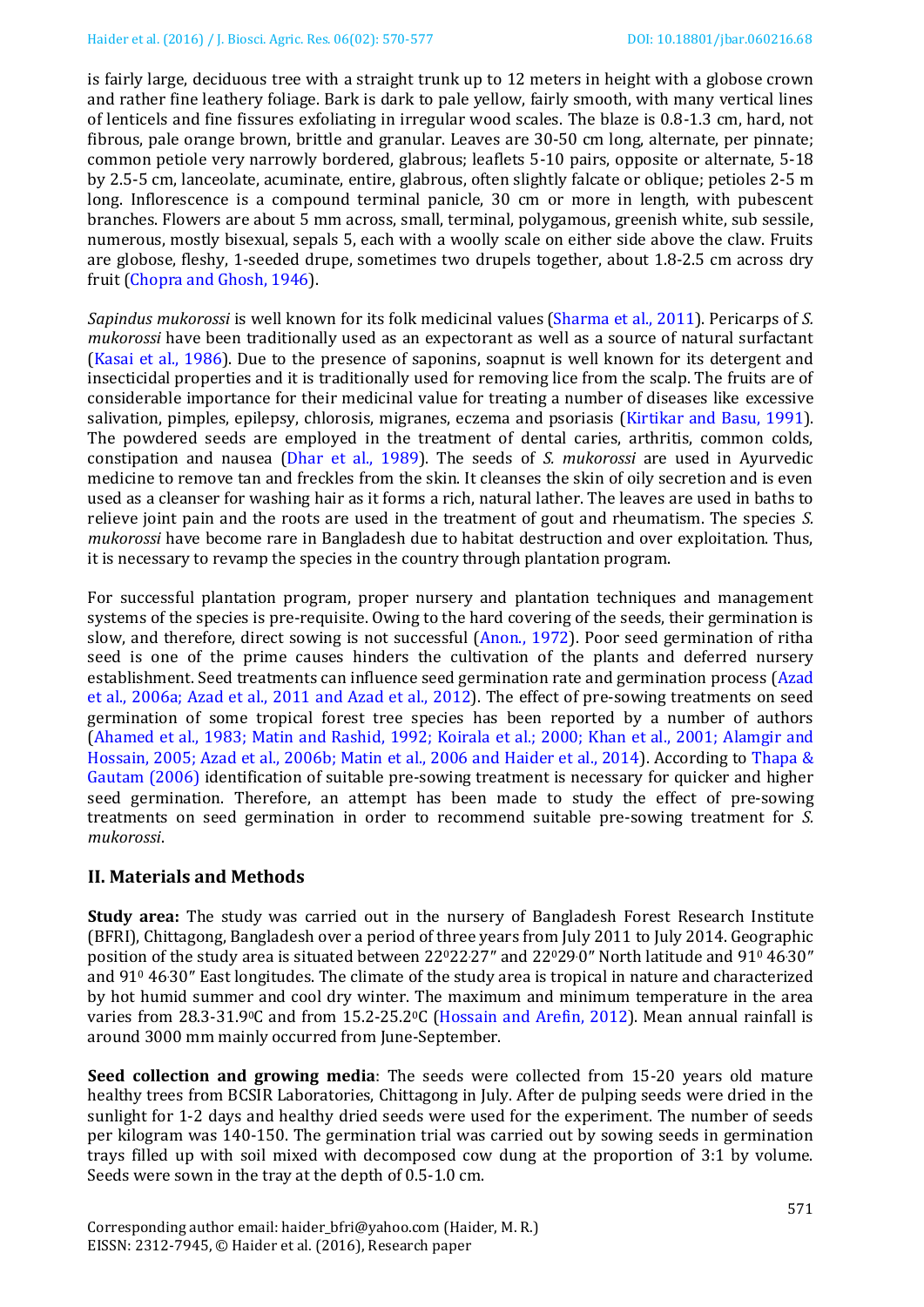**Experimental Design and pre-sowing treatments:** Experiment was conducted in Complete Randomized Design (CRD) with three replications. To determine the effect of pre-sowing treatment on seed germination and seedling growth attributes, six different treatments were applied. The treatments were i) Soaked in hot water (100°C) for 10 second, ii) Soaked in cold water for 12 hours, iii) Soaked in cold water for 24 hours, iv) Soaked in cold water for 36 hours, v) Seeds scratched on the cemented floor and vi) Control (seeds were sown without any treatment). In each replication 30 seeds were sown and total of 540 seeds were used for the germination trial. The trays were kept under nursery shade for three days and then exposed to partial sunlight. Watering was carried out through hand spray when necessary.

**Assessment of seed germination and initial growth performance of seedlings:** The effects of pre-sowing treatments on germination of seeds and seedling growth were explored periodically through counting the germinated seeds and assessing initial growth performance of seedlings. Cumulative germination was recorded after three days intervals of sowing and continued up to ending the germination (101 days after sowing the seeds). Germination phase like imbibition period was determined by counting the number of days required for the commencement of germination from the day of sowing and germination period was the number of days required for completion of germination from sowing the seeds. For assessing the growth performance, all seedlings were measured for above ground height and number of leaves was counted at the age of one month. Ten seedlings from each replicate, thus 30 seedlings from each treatment were randomly uprooted and measured for total length (root length and shoot length separately) for the assessment. Seedling vigor index (VI) was calculated according to (Abdul-Baki [& Anderson, 1973\)](#page-6-13) as the germination percent multiplied by total length of seedling (*i.e*. sum of shoot and root length).

**Assessment of seedling growth performance in the nursery and the field:** To determine the seedlings growth performance in the nursery and the field, healthy seeds were first sown in the nursery bed with soaked in hot water for 10 second. When the seedlings were about 25-30 days old (with 4-6 leaves), they were transferred to the polybags (23 cm x 15 cm in size) filled with soil mixed with cow dung (3:1). The polybags were kept under full shade for one week and then placed under direct sunlight and allowed them to grow there. When the seedlings were about one year old, 225 seedlings were out planted in the field at the beginning of the monsoon (June-July). Equal number of seedlings (225), were allowed to grow in the nursery for one year more. Data on shoot length, root length and leaf number of these seedlings were also recorded at three months, six months, twelve months and twenty four months after transferring them in polybags. Seedlings in the field were planted at 1.5 m  $\times$  1.5 m, 2.0 m  $\times$  2.0 m and 2.5 m  $\times$  2.5 m spacing at Hinguli Research Station, Chittagong, Bangladesh. 25 seedlings were planted in each replication, thus in 3 replications total 75 seedlings were planted for each treatment. The soil was sandy-loam with a pH 5.7-6.0. Average rainfall of the area was about 3200 mm and average maximum and minimum temperature was 34.7°C and 20.7°C respectively. Weeding was done at every four months in first year and at every six months in second year in the field. Survival percentage of the planted seedling in the field was determined one year after planting and height of each plant were recorded at six months, twelve months and twenty four months after planting.

**Data analysis**: Data were analyzed with computer software Microsoft XL to determine the significant (p≤0.05) variations among the treatments. Analysis of variance (ANOVA) and Duncan Multiple Range Test (DMRT) were carried out to analyze the data.

#### **III. Results and Discussion**

#### **Seed germination and initial growth performance of seedlings**

Pre-sowing treatment influence the germination period and germination percentage of *Sapindus mukorossi* seeds. The seed soaking in hot water for 10 second, showed highest germination (72%) and occurred between 34-78 days after sowing (DAS). Seed scratched on the floor showed 60% germination between the periods of 38-90 DAS. Seeds soaked for 36 hours in cold water showed 56% germination between the periods of 39-91 DAS. Seeds soaked in cold water for 12 hours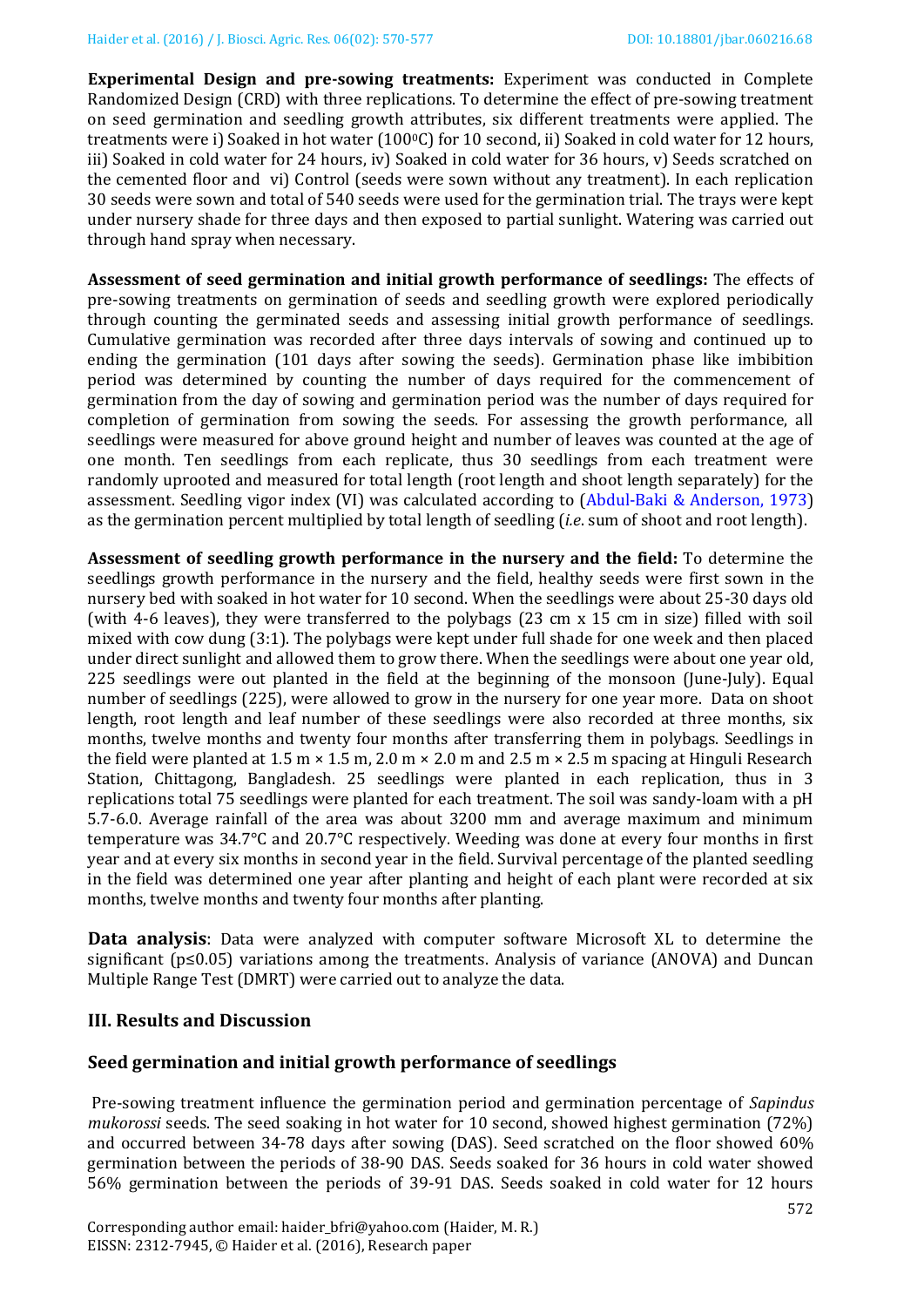showed 56% germination between 42-92 DAS. Seeds soaked in cold water for 24 hours showed 55% germination between 40-92 DAS. The lowest 48% germination was recorded for control between 48-98 DAS (Figure 01). The germination percentage in the seeds treated in hot water for 10 second, is significantly  $(p<0.05)$  higher than the other treatments, but there were no variation between seeds treated in cold water treatment 36 hours,24 hours,12 hours and seeds scratched on the cemented floor.

Soaking the seeds in water helps in softening the seed coats, removal of inhibitors and reduces required time for germination and enhances germination percentage [\(Hartman et al., 2007\)](#page-6-14). Gupta 2003 reported that overnight soaking of *Rauwolfia serpentina* seeds in cold water offered increased germination (86%) against control (62%). *Acacia catechu* seeds showed better germination (80%) against control (62%) when the seeds are soaked in cold water for 24 hours (Haider [et al., 2014\)](#page-6-11). The outcomes of the present study is nearly analogous to those reported in the earlier studies mentioned here.



**Figure 01. Germination percent (%) of** *Sapindus mukorossi* **with standard deviation (left) and trend lines showing progress of germination under different treatments (right) [T1= soaked in hot water for 10 seconds, T2 = soaked in cold water for 12 hours, T3 = soaked in cold water for 24 hours, T4 = soaked in cold water for 36 hours, T5 = scratched in cement floor].**

### **Seedlings growth performance in nursery condition**

The early growth performance of *Sapindus mukorossi* seedlings influenced to some extent with presowing treatment. The shoot length, root length, leaf number and vigor index are shown in Table 01. The maximum root length (6.1 cm) and shoot length (9.3 cm), leaf number (5.2) and vigor index (1109) was marked with seeds treated in hot water for 10 seconds followed by seeds treated in cold water for 24 hours, seeds scratched on the floor, seeds soaked for 12 hours and 36 hours. The lowest length of root (5.4 cm) and shoot (8.5 cm), leaf number (4.5) and vigor index (667) were observed seeds with control. However, there was no significant variation in growth performance among the treatments at  $p \le 0.05$ . Similar results were reported by several authors and mention that hot water treatment enhances the seed germination and seedlings growth performance in the nursery condition. [Azad et al.](#page-6-6) (2011) mentioned that germination percentage, seedlings growth including root, shoot and total length of *Acacia auriculiformis* increased significantly with presowing treatment especially by hot water treatment.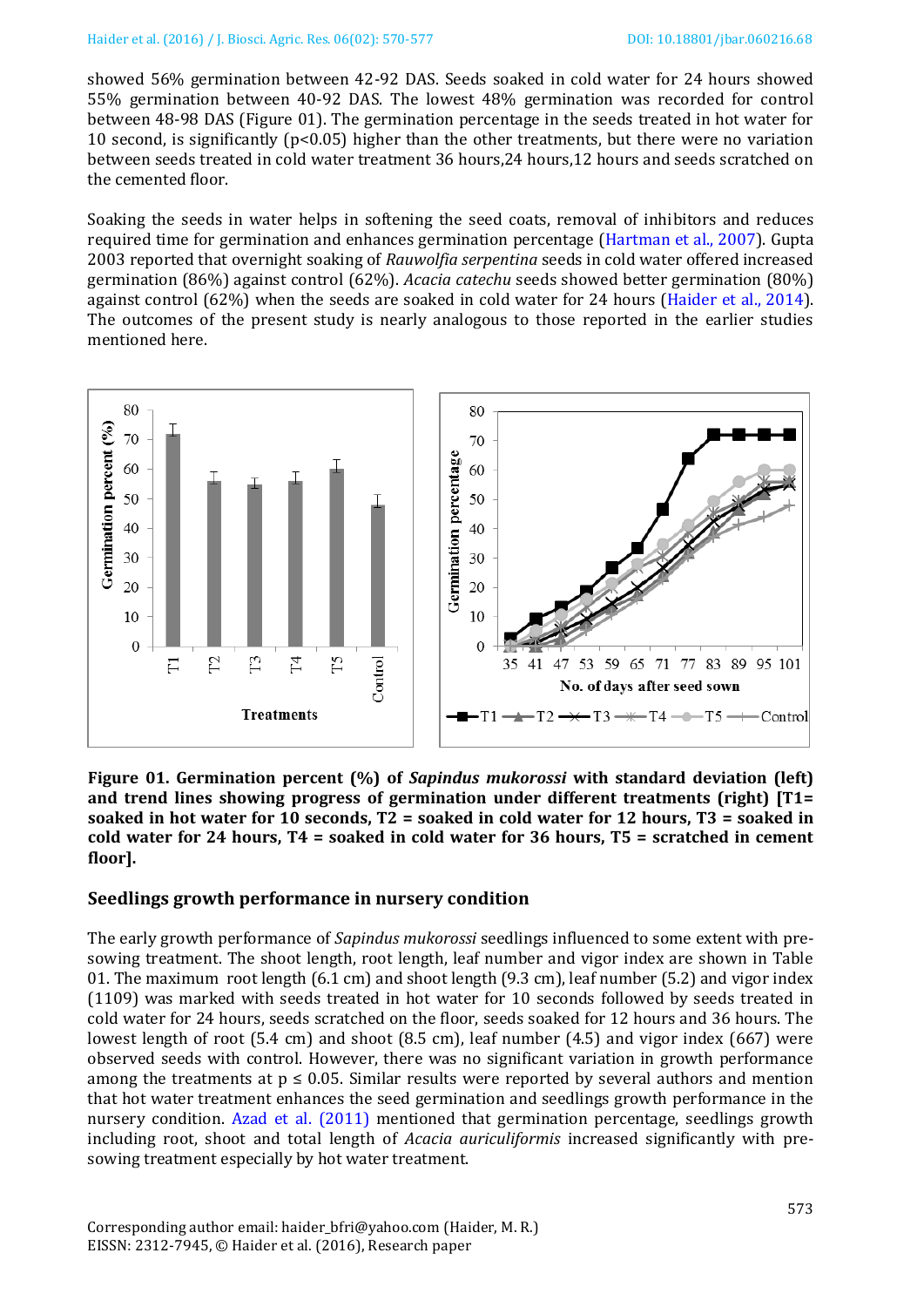The vigor index of the seedlings in the study was increased remarkably from 667 in control to 1109 in the treated seeds soaked in hot water for 10 seconds (Table 01). The vigor index usually depends on germination percentage and seedlings length. The study reveals that there was marginal variation of seedlings length among the treatment but the germination percentage with seeds soaked in hot water for 10 seconds was much higher than the other treatment which leads the vigor index considerably higher in the seeds soaked in hot water for 10 seconds than other treatment.

|  |  | Table 01. Initial growth performance of Sapindus mukorossi seedlings germinated from |  |  |  |
|--|--|--------------------------------------------------------------------------------------|--|--|--|
|  |  | different treatments one month after germination.                                    |  |  |  |

| Growth parameters<br>Treatments                                                                            | Root length<br>(cm)                   | Shoot length<br>(cm)           | Leaf number<br>(Nos.)        | Vigor<br>index |
|------------------------------------------------------------------------------------------------------------|---------------------------------------|--------------------------------|------------------------------|----------------|
| Soaked in hot water (10 sec.)                                                                              | $6.1 \pm 1.10^a$                      | $9.3 \pm 2.48$ <sup>a</sup>    | $5.2 \pm 0.63$ <sup>a</sup>  | 1109a          |
| Soaked in cold water (12 hours)                                                                            | $5.6 \pm 0.26$ <sup>a</sup>           | $8.7 \pm 1.57$ <sup>a</sup>    | $4.6 \pm 0.70$ ab            | 801ab          |
| Soaked in cold water (24 hours)                                                                            | $5.9 \pm 0.22$ <sup>a</sup>           | $9.0 \pm 0.32$ <sup>a</sup>    | $5.05 \pm 0.18$ ab           | 820ab          |
| Soaked in cold water (36 hours)                                                                            | $5.5 \pm 0.08$ <sup>a</sup>           | $8.4 \pm 2.51$ <sup>a</sup>    | $4.6 \pm 0.52$ ab            | 778ab          |
| Scratched on the floor                                                                                     | $5.6 \pm 0.84$ <sup>a</sup>           | $8.9 \pm 2.37$ <sup>a</sup>    | $4.9 \pm 2.57$ <sup>ab</sup> | 870ab          |
| Control<br>$\cdots$<br>$\cdots$<br>$\mathbf{r}$ . The state $\mathbf{r}$ is the state of $\mathbf{r}$<br>. | $5.4 \pm 1.70$ <sup>a</sup><br>$\sim$ | $8.5 \pm 0.80^{\rm a}$<br>1.00 | $4.5 \pm 0.53$ <sup>b</sup>  | 667b           |

Treatment values associated with same letters indicates no significance difference among the treatments at p ≤ 0.05; ± indicates standard error of mean

### **Seedlings growth performance in nursery condition**

The experiment reveals that the germination percentage of *Sapindus mukorossi* seeds treated in hot water for 10 seconds (100 $\degree$ C) was higher than that of other treatments (Figure 01). The initial growth performance of these seedlings including seedling length and vigor index were also higher than those in the other treatments (Table 01). Therefore, we sow only the seeds treated in hot water for 10 seconds in seed beds for assessing the seedlings growth performances in the nursery and in the field. Nine hundred seeds were sown in three blocks considering as replication of the nursery bed for the purpose. The germination percentage (73±1.2) was almost similar to the previous experiments. One month old seedlings having 4 - 6 leaves were transferred in the 15 cm x 23 cm sized polybags filled with soils mixed with cow dung (3:1) and allowed them to grow there. After one year of transferring the seedlings in the polybags, 225 seedlings were outplanted in the field (Hinguli Research Station). Rests of the seedlings were grown in the nursery for another year more. The seedlings mortality in the nursery bed, during and after transferring the seedlings to the polybag was about 2-4 percent which is very insignificant. Growth variation of seedlings was observed in the nursery in relation to age and the results are presented in Table 02.

#### **Table 02. Seedlings growth performance of** *Sapindus mukrossi* **at different age (up to 24 months) in the nursery**

| Age of seedlings | Survival      | Average length of | Average length of | Average number of   |
|------------------|---------------|-------------------|-------------------|---------------------|
| (month)          | $\frac{0}{0}$ | roots $(cm)$      | shoot (cm)        | leaves per seedling |
|                  |               |                   |                   |                     |
|                  | 98            | $9 \pm 2.79$      | $15.5 \pm 2.50$   | $13 \pm 3.27$       |
|                  | 98            | $13 \pm 2.62$     | $20 \pm 5.18$     | $20 \pm 8.53$       |
| 12               | 96            | 16±5.86           | $33 \pm 7.80$     | $32 \pm 6.98$       |
| 24               | 96            | $22 \pm 3.27$     | $64 + 3.31$       | $61 \pm 8.64$       |

The seedlings attained 15.5 cm height with average root length 9 cm and 13 number of leave in three months. The seedling achieved a height of 20 cm with 13 cm root and 20 number of leaf at six months. The average height 33 cm with 16 cm root and 32 number of leaf was recorded at 12 months. The seedlings touched 64 cm height with 22 cm root and 61 number of leaf at twenty four months (Table 02).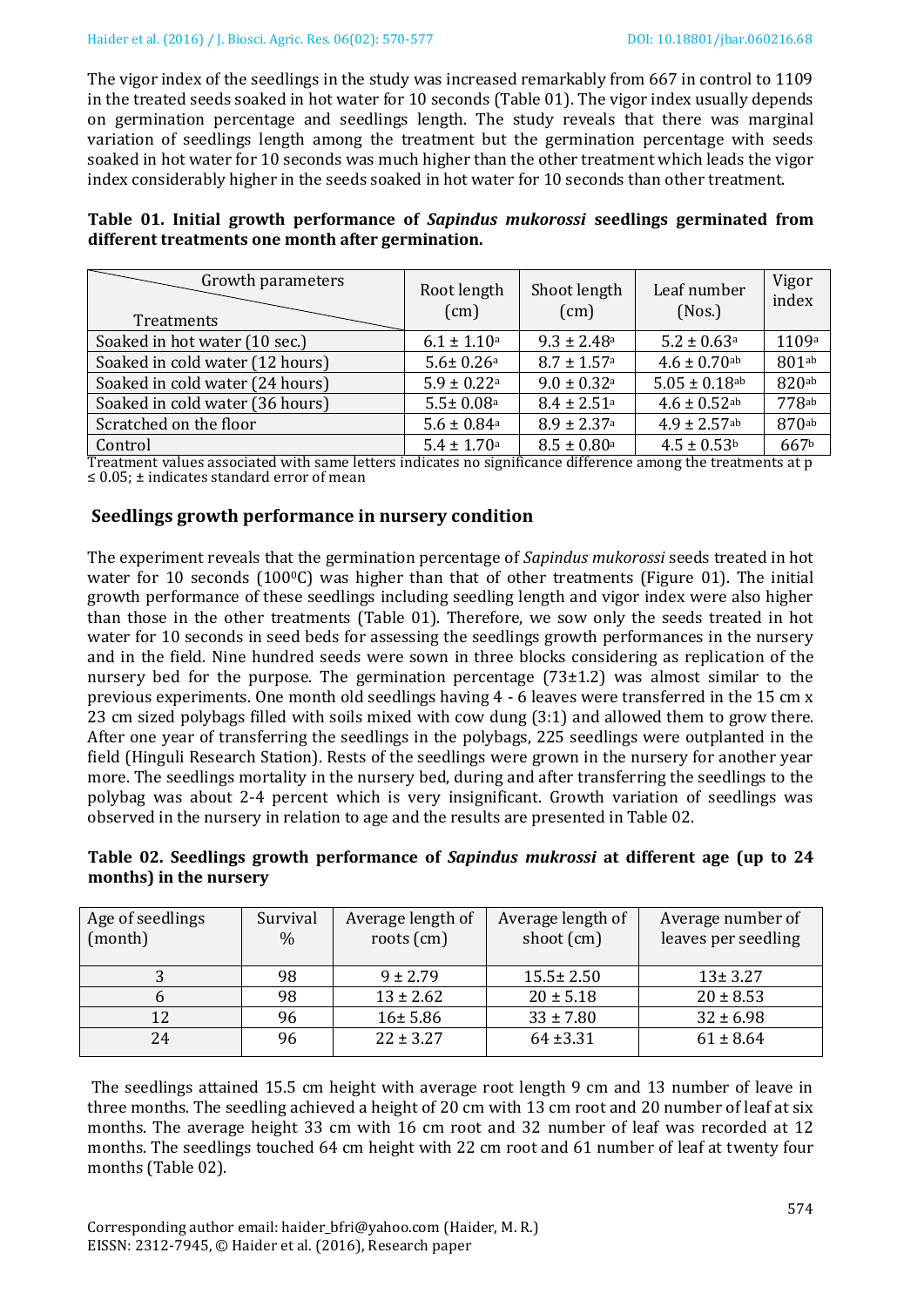### **Seedling survival and growth performance in the field**

One-year old **s**eedlings of *Sapindus mukorossi* raised in the polybags were out planted in the field. Survival was recorded at 12 months and seedlings growth performances were determined at 6, 12 and 24 months after planting in the field and shown in Table 3. Survival percentage varied from 84- 89 with an average of 87 among the treatments at 12 months after planting. The seedlings height varied from 39.4 - 42.3 cm at six months, 71.6 - 75.02 cm in one year and 84.8 - 94.3 cm in two years among the treatments.

The height growth of the seedlings was higher (94.32 cm) in 2.0 m x 2.0 m spacing in two years, and almost similar in 2.5 m x 2.5 m spacing (94.2 cm) and lowest (84.8 cm) in 1.5 m x 1.5 m spacing (Table 03). The variation of the height growth in the seedling may be due to the microclimatic condition between the spacing. The survival percentage and height growth of the seedlings in the field was satisfactory in 2.0 m x 2.0 m and 2.5 m x 2.5 m spacing. Considering the above mentioned facts and comparatively less land requirement, 2.0 m x 2.0 m spacing may be considered for planting of one year old seedlings in the field. Similar report was made by [Haider et al.](#page-6-11) (2014) and mentioned that *Acacia catechu* seedlings showed satisfactory growth performance when they are planted at 2.0 m x 2.0 spacing at the age of six months, in the field. On the other hand, seedlings height in the nursery was low (64 cm) in comparison to the field condition (94.2) at two years age. Moreover, it was not realistic to maintain the seedlings in the nursery after two years of transferring in polybags due to some inevitable circumstances.

**Table 03. Survival percentage and seedlings growth performances of** *Sapindus mukrossi* **in different spacing at Hinguli Research Station after out planting**

| Age of seedling                      | Survival % at              | Average height (cm) at  |                            |                               |  |
|--------------------------------------|----------------------------|-------------------------|----------------------------|-------------------------------|--|
| Spacing used                         | 12 months                  | 6 months<br>(cm)        | 12 months<br>$\text{cm}$ ) | 24 months<br>(cm)             |  |
| $1.5 \text{ m} \times 1.5 \text{ m}$ | $84 \pm 2.30^{\rm a}$      | 39.45±6.86 <sup>a</sup> | 71.63±2.98 <sup>a</sup>    | 84.80±7.86a                   |  |
| $2.0 \text{ m} \times 2.0 \text{ m}$ | $89 \pm 2.30^{\rm a}$      | 42.32±8.68c             | 75.02±10.56 <sup>b</sup>   | $94.32 \pm 4.47$ <sup>b</sup> |  |
| $2.5 \text{ m} \times 2.5 \text{ m}$ | $88 \pm 1.33$ <sup>a</sup> | $41.11 \pm 4.52$        | 74.56±8.39b                | 94.20±4.69b                   |  |

Means followed by same letter (s) are not significantly different at  $p ≤ 0.05$ , according to Duncan's Multiple Range test (DMRT), ± indicates the standard error of the mean.

### **IV. Conclusion**

Owing to hard seed coat *Sapindus mukorossi* seeds usually exhibit slow and poor germination rate. The pre-sowing treatment of seed influences the germination percentage under nursery condition. Seeds start germination after 34 days of sowing and complete within 101 days. Maximum germination and highest initial growth performance was perceived in seeds treated with hot water (1000C) for 10 seconds which was much higher than other treatments. Pricking of the seedlings at 25-30 days after germination from nursery bed to polybag ensures minimum mortality. Survival of the seedlings (89%) and growth performance of the seedlings in the field was satisfactory after out planting one year old seedlings at 2.0 m x 2.0 m spacing. Therefore, pre-sowing treatment of seeds with hot water  $(100\degree\text{C})$  for 10 seconds is suitable for seedling raising in the nursery and one year old seedlings at 2.0 m x 2.0 m spacing may be suggested for plantation program.

### **Acknowledgements**

We would like to express sincere thanks and gratitude to the nursery and field staff of MFPD nursery at BFRI Headquarter and Hinguli Research Station for their help during the execution of the study. Thanks are due to Md. Akhter Hossain for helping statistical analysis. Thanks are also due to Dr. Mohammed Mohiuddin for his valuable suggestions for improving the manuscript.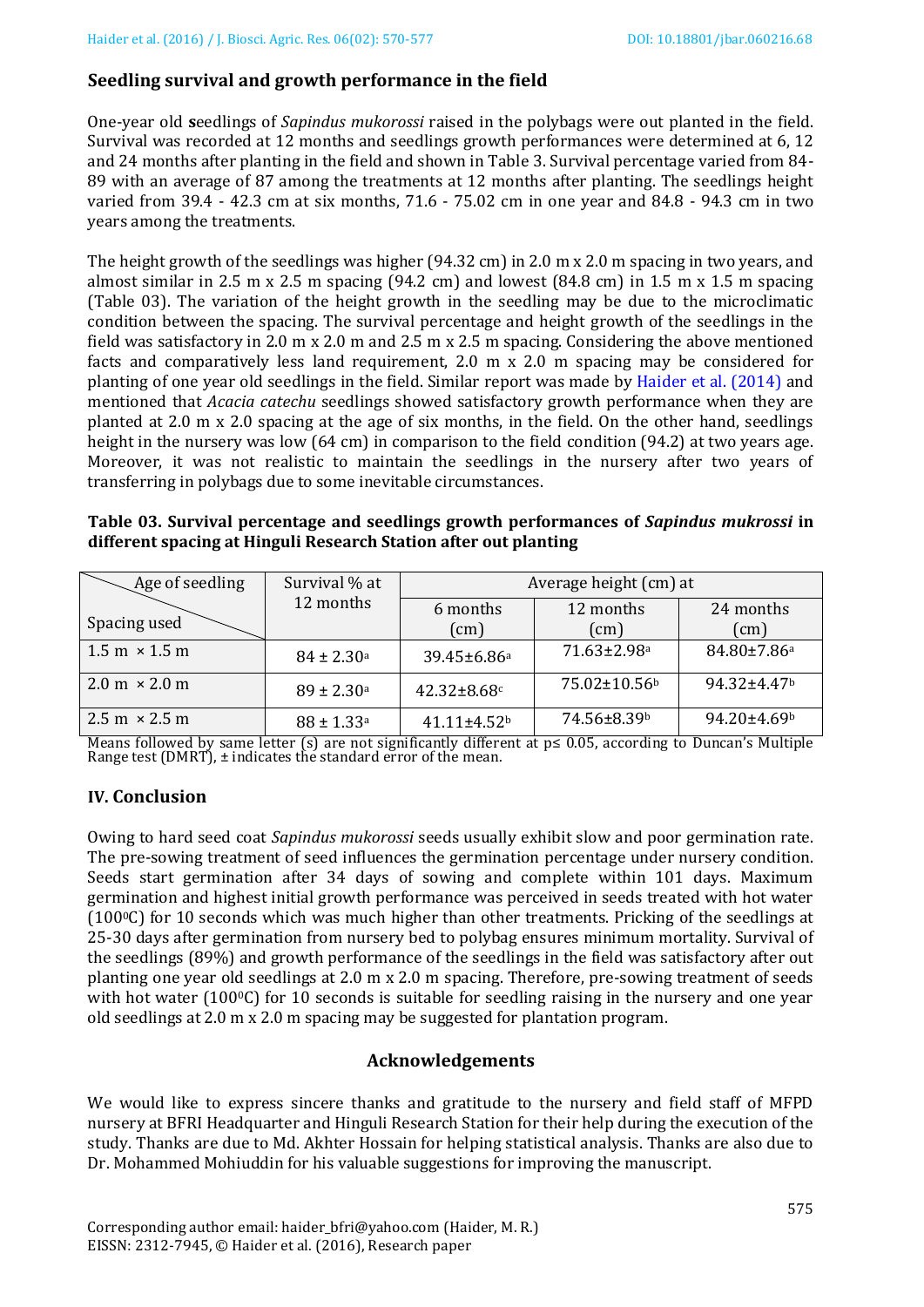#### **VI. Reference**

- <span id="page-6-13"></span>[1]. Abdul-Baki & Anderson, J. D. (1973). Vigor determination in Soybean Seed by multiple Criteria. *Journal of Crop Science*, 13, 630-633.
- <http://dx.doi.org/10.2135/cropsci1973.0011183X001300060013x>
- <span id="page-6-7"></span>[2]. Ahamed, F. U., Das, S. & Hossain, M. A. (1983). Effect of seed treatment on the germination of rakta kombal seeds. *Bano Biggyan Patrica*, 12 (1), 62–65.
- <span id="page-6-10"></span>[3]. Alamgir, M. & Hossain, M. K. (2005). Effect of pre-sowing treatments on *Albizia procera* (Roxb.) Benth. Seeds and initial development of seedlings in the nursery. *Journal of Forestry and Environment*, 3, 53–60.
- <span id="page-6-5"></span>[4]. Anonymous (1972). *The Wealth of India*, 9, 225-227.
- <span id="page-6-6"></span>[5]. Azad, M. S., Biswas, R. K. & Matin, M. A. (2012). Seed germination of *Albizia procera* (Roxb.) Benth. in Bangladesh: a basis for seed source variation and pre-sowing treatment effect. *Forestry Study in China*, 12 (2), 124–130. <http://dx.doi.org/10.1007/s11632-012-0209-z>
- [6]. Azad, M. S., Islam, M. W., M. A. Matin & Bari, M. A. (2006a). Effect of pre-sowing treatment on seed germination of *Albizia lebbeck* (L.) Benth. *South Asian Journal of Agriculture*, 1 (2), 32– 34.
- [7]. Azad, M. S., Manik, M. R., Hasan, M. S. & Matin, M. A. (2011). Effect of different pre-sowing treatments on seed germination percentage and growth performance of *Acacia auriculiformis*. *Journal of Forestry Research*, 22 (2), 183–188. <http://dx.doi.org/10.1007/s11676-011-0147-y>
- [8]. Azad, M. S., Matin, M. A., Islam, M. W. & Musa. M. Z. A. (2006b). Effect of pre-sowing treatment on seed germination of Lohakath (*Xylia kerrii* Craib & Hutch.). *Khulna University Studies*, 7 (2), 33–36.
- <span id="page-6-1"></span>[9]. Chopra, R. & Ghosh, S. (1946). *Poisonous plants of India*. Delhi: The Manager of Publishers. 308 pp.
- <span id="page-6-4"></span>[10]. Dhar, J. P., Bajpai, V. K., Setty, B. S. & Kamboj, V. P. (1989). Morphological changes in human spermatozoa as examined under scanning electron microscope after *in vitro* exposure to saponins isolated from *Sapindus mukorossi*. *Contraception,* 39, 563-8. [http://dx.doi.org/10.1016/0010-7824\(89\)90111-X](http://dx.doi.org/10.1016/0010-7824(89)90111-X)
- <span id="page-6-0"></span>[11]. Ghani, A. (2000). *Vheshaja Oshudh* (Herbal Medicine), Bangla Academy Dhaka, Bangladesh. p. 279.
- [12]. Gupta, V. (2003). Seed germination and dormancy breaking technique for indigenous medicinal and aromatic plants. *J. Medicinal* and *Aromatic Pl. Sci*., 23 (2), 402-407.
- <span id="page-6-11"></span>[13]. Haider, M. R., M. S. Alam & Hossain, M. A. (2014). Effect of pre-sowing treatment on seed germination and seedlings growth attributes of *Acacia catechu* Willd. in nursery and field conditions. *International Journal of Latest Research in Science and Technology*, 3 (4), 214- 219.
- <span id="page-6-14"></span>[14]. Hartman, T., Kester, E., Davis, T. & Geneve. R. L. (2007). *Plant Propagation Principle and Practice*. Prentice Hall of India Private Limited, New Delhi, India. pp. 216-220.
- <span id="page-6-12"></span>[15]. Hossain, M. A. & Arefin, G. (2012). Mass clonal propagation of *Bambusa balcooa* and*B. Nutans* by branch cutting in non-mist propagation system. *International Journal of Forest Usufruct Management*, 13 (2), 13-25. [http://dx.doi.org/10.1016/0031-9422\(86\)80019-X](http://dx.doi.org/10.1016/0031-9422(86)80019-X)
- <span id="page-6-2"></span>[16]. Kasai, R., Fujino K.T., Wong, W. H., Goto, C. & Yata, N. (1986). Acyclic sesquiterpene oligoglycosides from pericarps of *Sapindus mukorossi*. *Phytochemistry*, 25,871-6.
- <span id="page-6-9"></span>[17]. Khan, B. M., Koirala, B. & Hossian, M. K. (2001). Effect of different pre-sowing treatments on germination and seedling growth attributes in Ghora Neem (*Melia azedarach* L.). *Malaysian Forester*, 64 (1), 14–20.
- <span id="page-6-3"></span>[18]. Kirtikar, K. R. & Basu, B. D. (1991). *Indian medicinal plants.* Allahabad: B.L.M. Publication, Vol. 1 pp. 633.
- <span id="page-6-8"></span>[19]. Koirala, B., Hossain M. K. & Hossain, M. S. (2000). Effects of different pre-sowing treatments on *Adenanthera pavonia* L. seeds and initial seedlings development in the nursery. *Malaysian Forester*, 63 (2), 82–91.